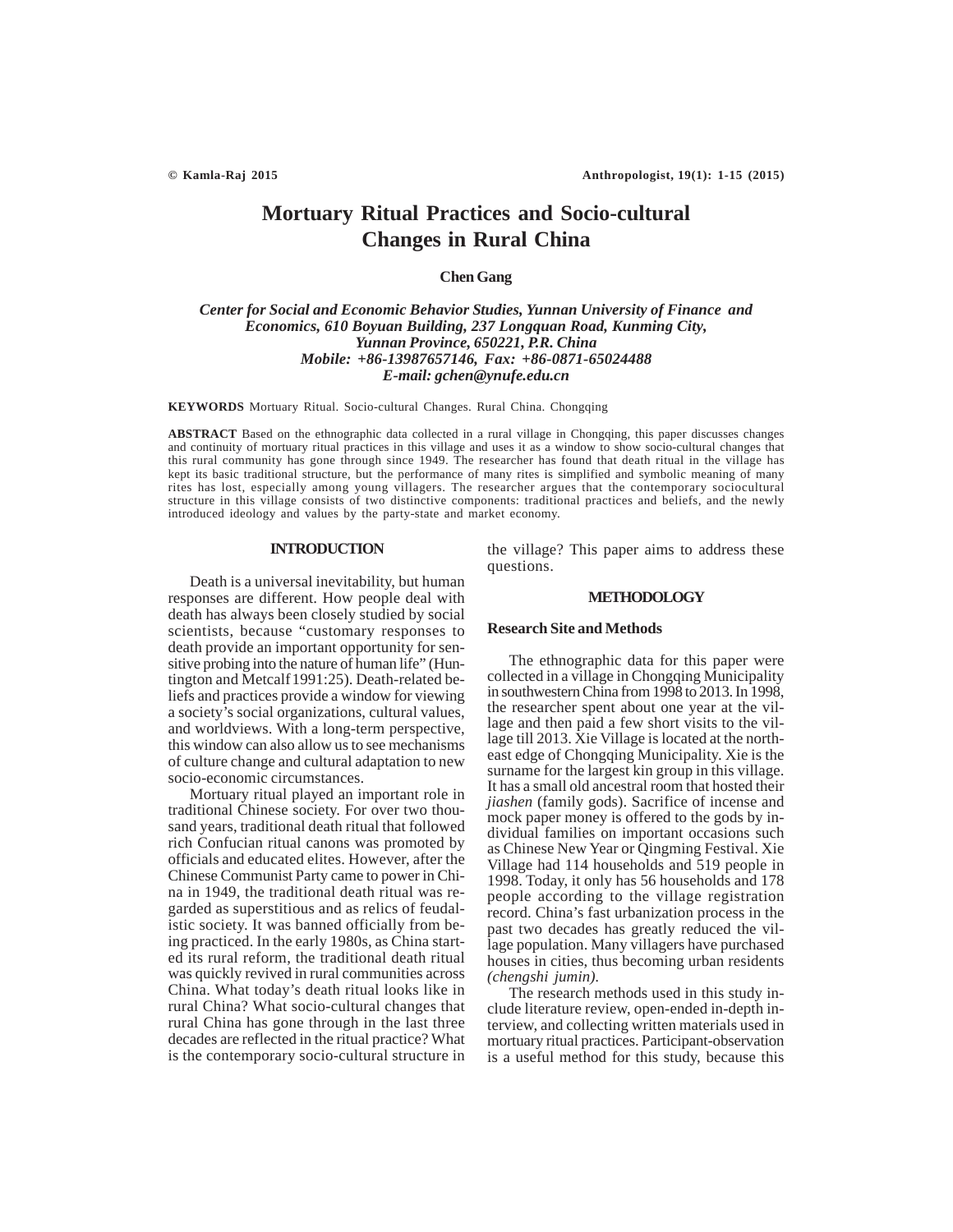study involves observations at funerals, graveyards, and temples. During the researcher's stay at the village, he attended two funerals, and participant-observed other rituals related to death and afterlife, such as visiting tombs on Chinese New Year's Day, offering sacrifice of mock paper money and incense to ancestors on Ghost Festival (in August), and worshipping deities at a local temple.

Informant interview is another method the researcher used in collecting data. After settling down in the village, he began to interview people on a random basis. The length of the interviews ranged from 2 hours to 20 minutes. They were all open-ended, and conducted in the local dialect in informants' home. Among all the interviews, four in-depth interviews with ritual specialists are the most important in reconstructing the sequence of mortuary ritual in the village. One was with a chief priest; one with a *hoban* (literally meaning person singing scripts with chief priest); one with a eulogy writer; one with a *yingyang* master (or geomancer). Besides the verbal data the researcher taped from the interviews, he also collected copies of scripts priests used at a funeral. The chief priest became the researcher's key informant. Whenever the researcher had problem understanding scripts or their performance, he would be the one to turn to. The researcher's close relationship with the specialists and interviews with them yielded a large amount of data related to the performance of funerary rites in the village that enabled the researcher to reconstruct a profile of death ritual in the village.

Data analysis is a process of resolving data into its constituent components so as to reveal its characteristic elements and structure (Dey 1993:30). For this study, the first step to analyze data is to know the data. Transcripts of the interviews, especially the interviews with the four ritual specialists were filed and labeled into various categories. Data within each category were compared. Further distinctions were made within each category so that sub-categories were created. Proper names were given to each category or sub-category according to properties or characteristics of a rite, ways the rite was performed, and the time it was performed. Having categorized the interviews, the researcher compared them in order to check the consistency and variation across informants. In order to get an accurate picture of the structure of the mortuary rituals in the village, and to check the validity of interview data, the researcher compared the data in each category or sub-category of the interviews with the similar pieces of data in the researcher's field notes that recorded what the researcher observed at a funeral and in written ritual scripts that priests used at a funeral. By double-checking and cross-checking, the validity of the data is ensured. It provides a solid basis for reconstructing the mortuary ritual in the village and revealing the villagers' views of death and death ritual.

## **FINDINGS AND DISCUSSION**

## **Mortuary Ritual in Chinese Society: A Historical Review**

Traditional Chinese society abounded with various family rituals, such as cappings, weddings, funerals, and ancestral rituals. These rituals conveyed the notions of patrilineality and assumptions about mutual dependence between the living and the dead that supported the traditional Chinese kinship system. Ideas of gender inequalities and social hierarchies that were basic to social relations beyond kinship in traditional Chinese society were also clearly demonstrated through the performance of these rituals. Anthropologist James Watson (1988:3) even argued that the standardization of family rituals, the most important being weddings and funerals, is central to the creation and maintenance of a unified Chinese culture. "What we accept today as 'Chinese' is in large part the product of a centuries-long process of ritual standardization" (Ebrey 1991:4). This standardization and increasing uniformity were promoted by the codification of these rituals by Confucian scholars and imperial state, and the popularization of Confucian ideology.

According to archaeological data, burial practices can be traced back to Paleolithic times. Archaeological sites at the Huanghe and Yangtze river valleys that were dated to this period yielded burial sites containing pottery artifacts and animal bones, suggesting the existence of belief in afterlife (Wang 1982:311-313). By Three Dynasties Period (2200 BC-256 BC), a complete set of ancestral sacrifice rituals had been established (Liu 1993:41). Both archaeological evidence and textual sources from this period show the importance of divination and sacrifices related to an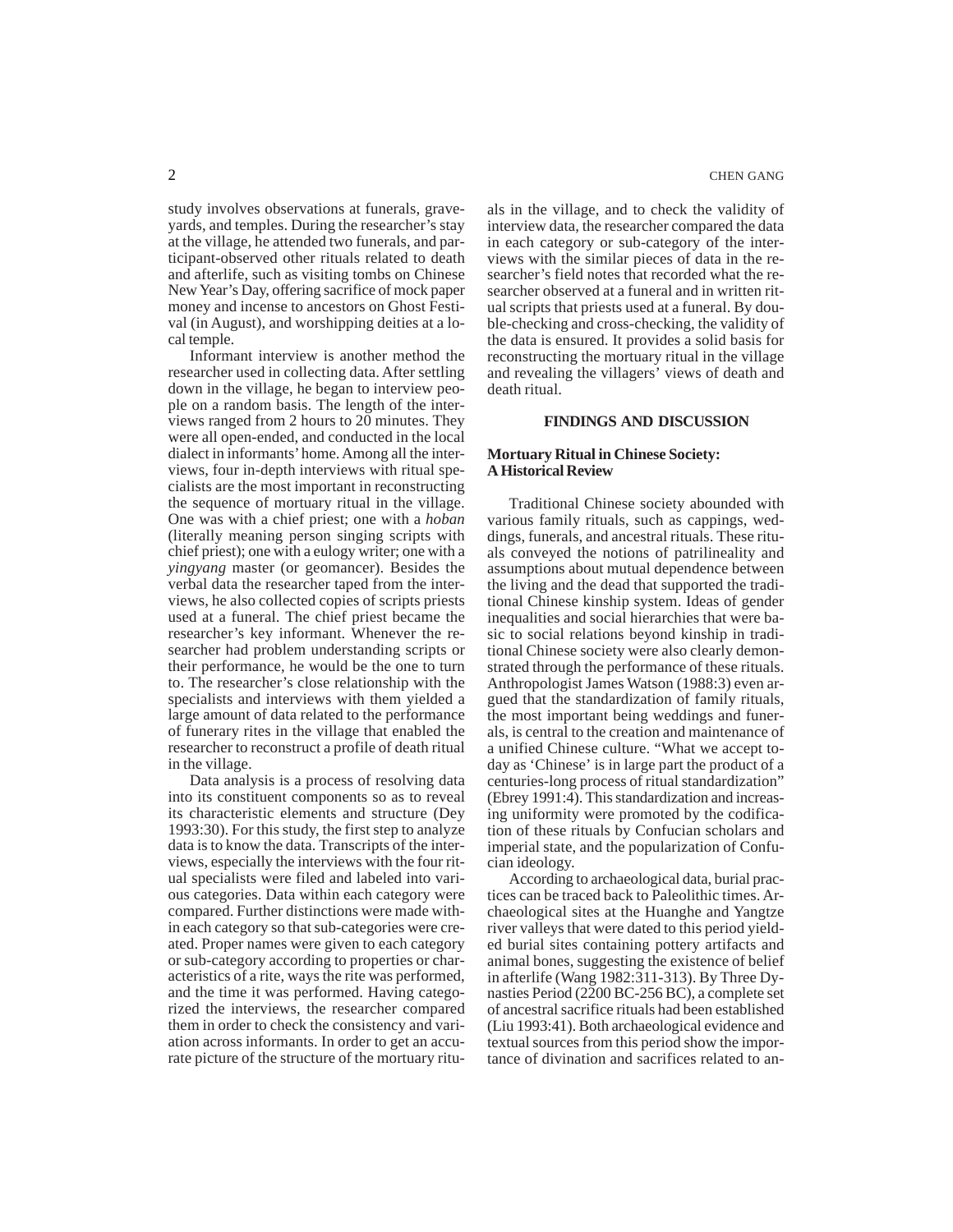cestors. People believed in the existence of another world where their deceased ancestors lived. Ancestral rituals provided the living with a means to communicate with their ancestors. Ancestors were believed to possess power to affect the welfare of their descendants. Even the worldly powers of kings were believed to depend on their ancestors' blessing. Thus, the ability to influence ancestral spirits seemed to affect the political powers of kings. Ancestral rituals also linked kings to their kinsmen (Ebrey1991:15). The practice of ancestral worship became the privilege of kings and nobles in ancient China.

The ancestral and other family rituals performed in the Zhou Dynasty (1122-256 B.C.) were carefully recorded in two early Confucian classics, *Li Ji* (Records of Ritual), and *Yi Li* (Etiquette and Rituals). *Yi Li* provided step-by-step instructions on how *shi* (lower rank officers or gentlemen) should perform family rituals such as capping, wedding, funeral and sacrificial rituals to ancestors. *Li Ji* provided interpretations of these rituals. Some of its chapters contain questions and answers on family rituals, with either Confucius or his disciples giving the answers. Other chapters were philosophical essays on ritual, morality, or government. They became the most authoritative written sources on family rituals for later generations. Scholars in later centuries who wished to analyze or formulate family rituals invariably drew from these texts, directly or indirectly.

Confucius (551 BC-479 BC ) lived and taught in an age of political and social disorder, just before the Warring States Period when China was divided into several states involved in bitter power struggles among themselves. This was an age when some princes killed their king-fathers to obtain political power and wealth, and the social political structure was rapidly disintegrating. Confucius blamed all these to the total collapse of conventional *li* (ritual) and *yue* (music) established by the sage-ancestors in the early Zhou Period. Therefore, Confucius advocated vigorously to revive the rituals in order to save and maintain the civilization. *Li* (ritual) thus became a central concept in Confucius teaching. Ritual performance became one of the fundamental means to put Confucian doctrines of *zhong* (loyalty) and *xiao* (filial piety), social hierarchy and differentiation of gender roles into practice.

Though Confucius had great influence on Chinese family ritual, he was only concerned with rituals for rulers, nobles, and high-ranking government and military officials. Family rituals of common people were treated as "relatively marginal in early theorizing on ritual" (Ebrey 1991:15). It reflected a social reality at that time. Imperial government set up strict regulations on the performance of family rituals, especially mortuary ritual, by people from different social statuses. Legally, commoners were not entitled to set up ancestral shrines or to make offerings to ancestors other than their parents and grandparents. Ancestral rituals were reserved for rulers and the gentry class until the Sung dynasty (960-1279 A.D.) when two Confucian scholars, Cheng Yi and Zhu Xi, legitimated their practice by common people (Rawski 1988:29-30).

Cheng Yi's best contribution to the Confucian discourse on family ritual was to legitimize that people of all ranks should be able to make sacrifices to their ancestors four generations back (Ebrey 1991:61). Zhu Xi's greatest contribution to the Confucian family rituals was his book entitled *Jia Li* (Family Rituals). It consisted of five chapters—one on general principles and the other four on cappings, weddings, funerals, and sacrificial rites respectively. In the book, Zhu Xi did not discuss the moral meanings of family rituals, or the sentiments that ought to animate the actions of participants. He just gave a matter-offact description of how family rituals should be performed. So the book was easy to consult for people who needed to perform certain rituals.

Zhu Xi discarded status limitations for performing ancestral rituals. He explicitly stated that the rites described in his book could be performed by gentlemen without office and by commoners. But he made two reservations. The first was that he specified carefully that rites to ancient founding ancestors of a lineage should only be performed by the heir of a great descent line. The second was that he did not envision each household setting up a family shrine to host tablets for four generations of ancestors (Ebrey 1991:106). Zhu Xi emphasized that the heir of a great descent line would preside at ancestral rites, and others should attend as participants. After Zhu Xi died, his *Jia Li* (Family Rituals) was accepted as an orthodox by both the scholarly community and the imperial state. It was used as the reference for family rituals.

Besides Confucianism, there were other two schools of thought that had tremendous impacts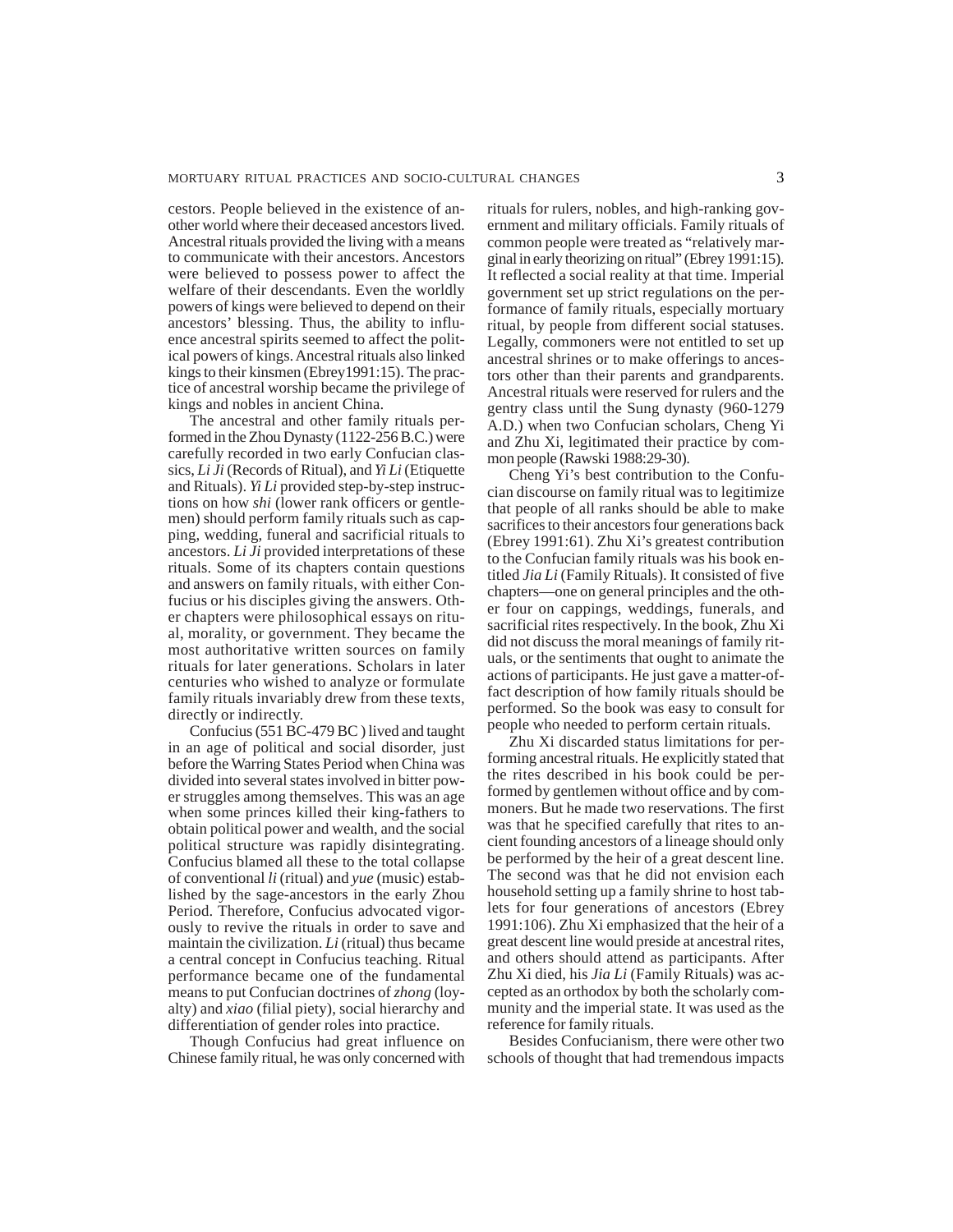on the development of death rituals in China. One was Daoism and the other was Buddhism. Daoism was an indigenous Chinese religion. It was fully developed by the end of the Han dynasty (206BC - 220AD). Zhuang Zi, one of the founders of Daoism, pointed out that life and death are natural and inevitable events for human beings like day and night interchanging. He believed that human life is composed of *qi* (natural energy). People live when *qi* is concentrated in their bodies. They die when the *qi* breaks up and leaves their bodies. He regarded life and death as the same interactive natural process and life in this world is the same as that after the death. Therefore, people should face death as they face life (Yuan 1996: 99-102).

Daoist's most important contribution to traditional Chinese death rituals is its concepts of *yin yang*, *wu xing* (the five elements), and *bagua* (eight trigrams) which guide Daoist self-cultivation and lead to the development of *fengshui*. During the dynasties of Wei, Jin, Nan and Bei (220-589 AD), *fengshui* was widely adopted by people to select grave sites according to *fengshui* principle in order to gain the highest blessing, and to time the funeral and burial (Wang 1982: 337).

Buddhism came to China from India during Han dynasty (206BC-220AD). It finally blended with Chinese culture and became Sinicized. Its concepts of reincarnation and hell provided answers to the question on what would happen to humans after death. The observance of 49-day period of mourning in traditional Chinese death ritual derived from Buddhism. This 49-day period was further divided into 7 periods, each consisting of 7 days. On every  $7<sup>th</sup>$  day, Buddhist monks were invited to read scriptures to assist the deceased in reincarnation process. For Buddhist believers, reincarnation is completed stage by stage (7 days as one stage) within 49 days after the death (Wang 1982: 335). During this period of time, the deceased's worldly deeds will be judged to determine the rebirth of the deceased as a human being, ghost, or animal accordingly. The ritual of observing a mourning period of 49 days had become popular by the Tang Dynasty (618-907 A. D.). Buddhist monks' chanting scripts became an indispensable part of a traditional Chinese funeral.

Since the Tang Dynasty, Confucianism, Daoism and Buddhism, the three major components of the so-called Chinese great tradition had gradually merged with folk beliefs and practices (the little tradition). This syncretism was shown clearly in the widely-accepted belief that after death, a person would go through trials by ten kings who ruled ten courts in the underworld or hell. This belief reflects Confucian doctrine of filial piety expressed by "sincerely observing mortuary rites and reminiscing one's forebears", Buddhist ideas of reincarnation and karma, and Daoist concepts of gods and ghosts (Wang 1982:342). The merger of the great tradition (Buddhism, Confucianism, and Daoism) and little tradition (folk religions) fueled the practice of elaborate funerals. By the Ming and Qing dynasties, a uniform structure of mortuary ritual had emerged based roughly on Confucian classical models outlined in *Yi Li* and *Li Ji*, simplified by Zhu Xi and others, and promoted by the imperial state. It consisted of nine standardized death rites as follows (Watson 1988:12-15):

- 1. Public notification of death by wailing and other expressions of grief.
- 2. Donning of white clothing (shoes and hoods made of sack cloth or hemp) by mourners.
- 3. Ritual bathing of the corpse, often accompanied by a final change of clothing into burial clothes.
- 4. The transfer of food, money, and goods from the living world to the world of the dead by offerings or burning.
- 5. The preparation and installation of a soul tablet for the deceased.
- 6. The ritual use of money and the employment of paid professionals.
- 7. Music, high-pitched piping from the *suo na* and percussion from drums and gongs, to accompany the corpse and to settle the spirit.
- 8. Setting the corpse in the coffin and packing it so no movement was possible and then sealing it airtight in the coffin.
- 9. Expulsion of the coffin from the community. Confucianism suffered a setback at the end

of 19th century after China was defeated by Britain in the Opium War in 1842 and had to open up trading ports for Western colonial powers. Confucianism became the scapegoat of Chinese backwardness. Radical intellectuals launched movements to revitalize the country by adopting Western science and democracy and reforming traditional Chinese culture. Traditional family was regarded as the source of all evils (Meng 1919).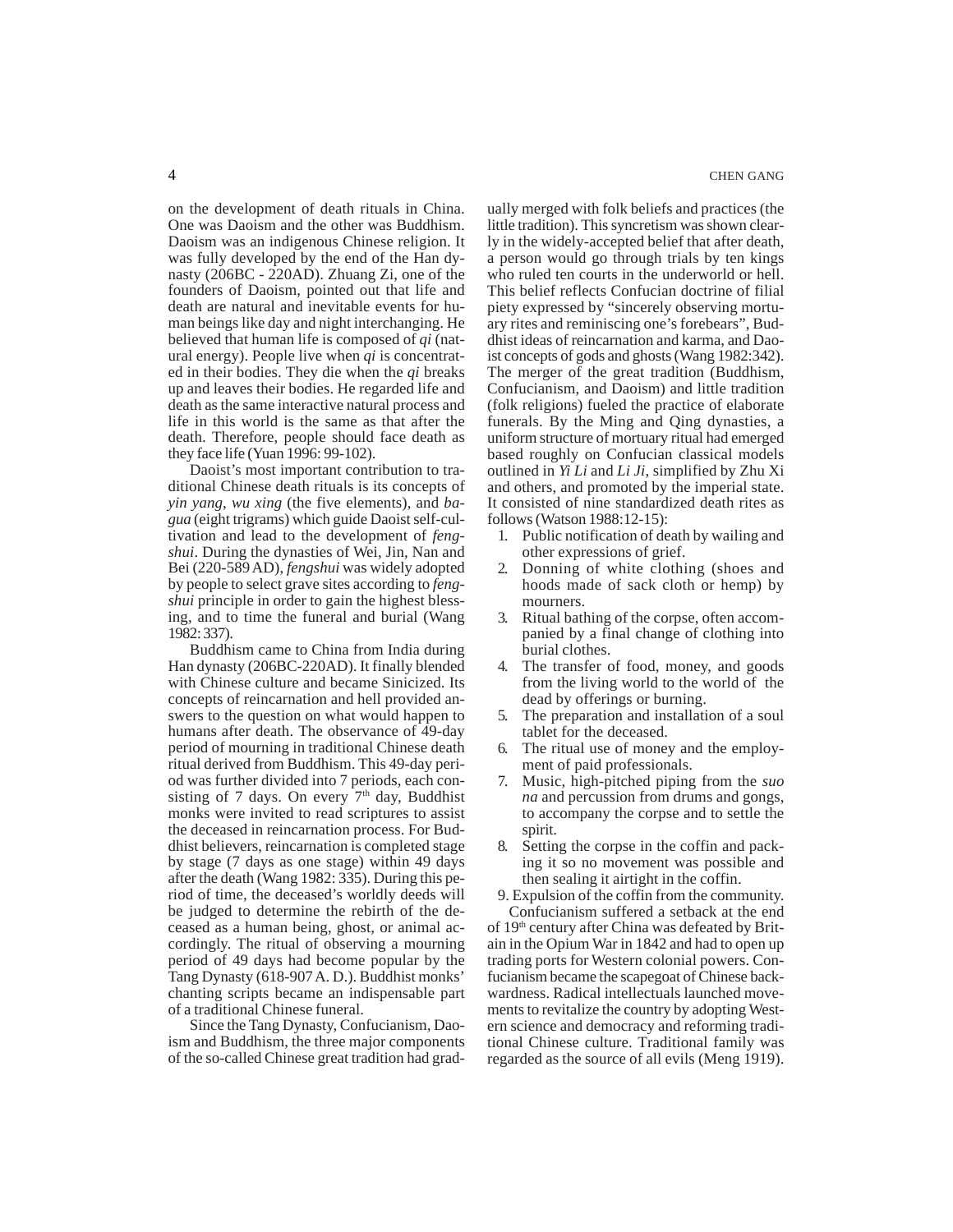Confucian family rituals were considered as superstitious and backward. Hu Shi (1919: 577), an outstanding Chinese intellectual, advocated the reform of the traditional mortuary rituals, and fiercely attacked traditional mortuary rites, calling them as "hypocritical", "savage", and "superstitious" and should all be eliminated so as to build a more rational mortuary ritual that fit modern living. More specifically, he advocated short term mourning period, new form of mourning garments (that is, any clothes attached with a piece of black cloth), no sacrifice, and simple obituary notice. However, when his mother died, Hu Shi yielded to the pressure from his family and participated in making sacrifice to his mother. He even consented to wear hemp clothes instead of the simple black armband he advocated. But he refused to wear mourning hat and straw belt as were required by the local custom (Whyte 1988: 292). His action indicated that traditional Chinese culture still had great power at the beginning of the  $20<sup>th</sup>$  century.

In 1949, the Chinese Communist Party (CCP) came to power in mainland China. After it had consolidated its rule, it started its ambitious plan to break the old social order so as to transform China into a socialist state. Traditional family rituals, especially death rituals and ancestral worship, became an obstacle to its plan, and thus became a target of its reform. The beliefs in gods, ancestors and ghosts contradicted the CCP's contention that there is no supernatural world and that human beings are the masters of their own fates. The belief in *fengshui* of graves not only conflicted with CCP's materialist philosophy, but also affected the government's plan for public construction. The function that mortuary rituals helps to reinforce kinship ties and lineage organization challenged the CCP's call for the people to put their loyalty to the party and the nation first. Ritual specialists were looked upon as quacks profiting by false pretenses, and as potential rivals to the CCP's authority. The concern about whether a person had male descendants to offer sacrifice to his/her soul was directly related to the preference for sons that posed a major obstacle to the implementation of current official birth-control policy. Moreover, the traditional death ritual was considered as a substantial waste of materials and resources, such as coffins, cemetery land, mourning clothes, incense and paper ritual objects, depriving the living of limited materials and natural resources (Whyte 1988: 293-94). Therefore, the CCP ambitiously set out to change the traditional mortuary rituals. They were branded as relics of feudalistic society and officially banned from practice. As alternatives, the CCP promoted cremation, and memorial meeting without sacrifice of food and incense, and the use of mourning clothes. Instead, black armbands and small white flowers were used at memorial meetings (Baker 1979: 202).

From the late 1950s to the late 1970s, China witnessed a series of political movements, including the Great Leap Forward, the Four Cleanups Campaign, the Great Proletarian Cultural Revolution, and the Anti-Confucius and Lin Biao Movement. All these political campaigns had one thing in common: they were all anti-tradition and anti-religion. Popular religion and ritual practices were labeled as *"fengjian minxin"* (feudal superstition), a potent signifier of "backwardness", and a by-product of ignorance and poverty. During these years, church and temple properties were destroyed or confiscated. Many monks, nuns, Daoist priests, and ritual specialists were persecuted and banned from practicing their faith. Religious activities, including mortuary ritual, were prohibited (Wang 1982:69- 92). Offenders of the new rules were severely punished. Under such a political condition, elaborate traditional funerals could hardly be practiced in those years, not even secretly due to the visibility of funerary rituals.

With the death of Chairman Mao in 1976 and the return of Deng Xiaoping to political power, China underwent great economic and political change. In the post-Mao period, the control of popular culture, though increasingly more relaxed, has not disappeared completely (Anagnost 1994: 222). The state continues to hold a dogmatic line in discouraging folk religion, but its efforts have been mocked by the resurgent vigor of popular culture that has accompanied the economic reform (Anagnost 1994: 224). In rural China, decollectivization of agriculture as a part of rural economic reform started in 1978. It has not only improved peasants' economic life, but also weakened the rigid control of the CCP over the masses. Traditional mortuary rituals reappeared and quickly became widely practiced again in rural China.

## **Death as Passage in Xie Village**

In Xie Village, according to my informants, every family now holds elaborate funerals for its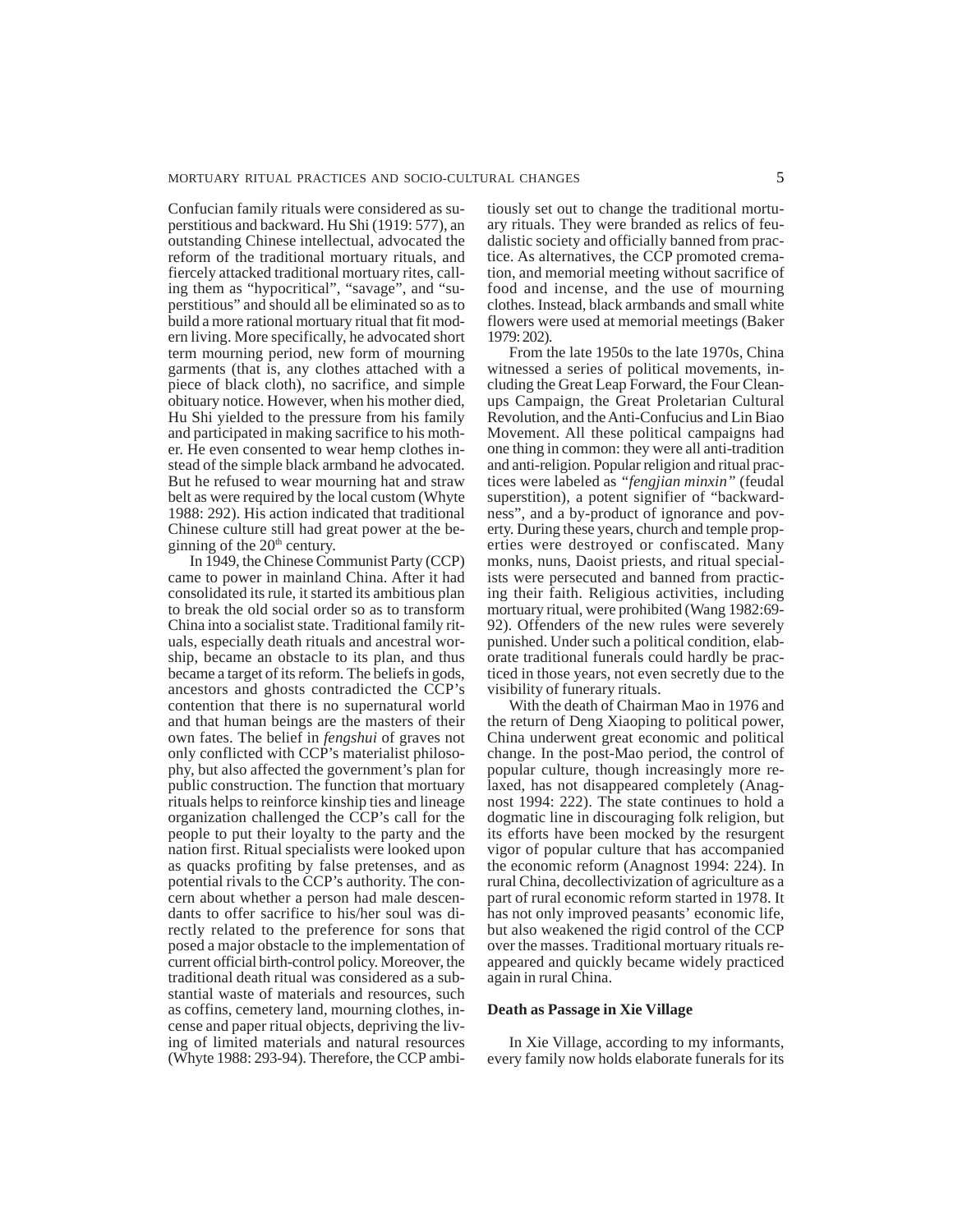members who die, with the exception of small children. Children who die young are considered as *gui erzi* (son of spirits) or *gui nuer* (daughter of spirits) and are doomed never to reach adulthood. It is believed that to bury them with a formal funeral will bring misfortune to the family. Funerary ritual in the village, though complex, consists of the following sequence:

- (1). Initial rites right after death, including *Shao daotou fuzhi* (letting off fire crackers and burning paper money at the death to inform villagers of the death), *Mahan* (ritually bathing the deceased), *Ruguan* (putting the corpse into the coffin).
- (2). Funeral rites: *Kaifang* (opening the roads), including *pobai* (breaking the white, which let filial descendants put on white mourning dresses), *qingshui* (fetching water from the river nearby as holy water to clean cleanse pollution caused by death), *canzao* (visiting the stove god to report to him the death), *kaiwufang* (opening Five Roads for the deceased to travel to the other world), *yingwang anwei* (welcoming back the soul of the deceased, and setting it on the table, indicating that the deceased is still an important members of the family, and are now ready to receive offerings and prayers), *tuanfu* (praising the deceased, emphasizing his/her contributions to the family), *baican* (praying to gods for the deceased to release him or her from all of his/her crimes or misdeeds committed in this world), *chusang* (the funeral procession, moving the coffin out of the village to the burial ground and bury him or her), *shao fangzi* (burning paper house and other items of daily necessity made of paper for the deceased to use in the other world), *shao huotang* (a rite to see if the deceased is happy with the funeral and to drive away all hungry ghosts that wander around the house and village after the death of one of its members, and to bring fortune back to the house and the village).
- (3). Post-burial rituals, including 49 days of mourning period which requires the bereaved family to visit the tomb on every seventh day, the family members go to the tomb to make offerings of food and mock paper money to the deceased, and to host a banquet for relatives and friends (Local-

ly, this is called *shaoqi*), offerings to the deceased on the  $100<sup>th</sup>$  day after the burial, the deceased's birthday, and the death anniversary, and sacrifice of food and mock paper money at major festivals, such as the Chinese New Year, the Qingming Festival, the Ghost Festival.

The death rituals at Xie Village can be seen as a "rite of passage". Van Gennep in his book *The Rites of Passage* proposed a threefold sequence for all rites of passage that move people from one stage of life to another. This sequence consists of rites of separation that remove a person from a previously occupied stage; rites of transition or liminality that effect and symbolize a social transformation; and rites of incorporation that reintegrate a person into a new stage. The importance of these stages varies for different rites of passage. In his discussion of funerals as rites of passage, Van Gennep (1908:146) pointed out that although one would expect rites of separation to be the most important component of funeral rites, transitional rites predominate. It is also important to note that each sequence of rites may contain within itself features of rites of separation, transition and incorporation, hence constituting a rite of passage in itself (Danforth 1982: 36).

When death occurs at Xie Village, initial rites of loud wailing, setting off firecrackers, burning *daotou fuzi* right after the death, and the change of clothes into *shouyi* all indicate the community's realization of the separation of the deceased from the family and the living world. The transitional or liminal period of the death rituals is long, starting with ritually bathing the dead to burning the soul tablet of the deceased. During this period, money, food, house and many other daily necessities are transferred from the living world to the otherworld by means of burning. This period is considered as ambiguous and dangerous. The deceased is neither in one state nor in the other, but in a "betwixt and between" status (Turner 1969: 93). He/she is vulnerable to harm by ghosts and evil spirits. Great measures are taken to ensure a safe transition. The hiring of specialists including priests, fengshui master, and funeral musicians is for this purpose.

The rites that fall into the category of rites of transition include *mohan, qingshui, jingzao, kai wufang, yingwang anwei, tuanfu, baican,* and *chusang*. During the process of performing these rites throughout a night, the dead body is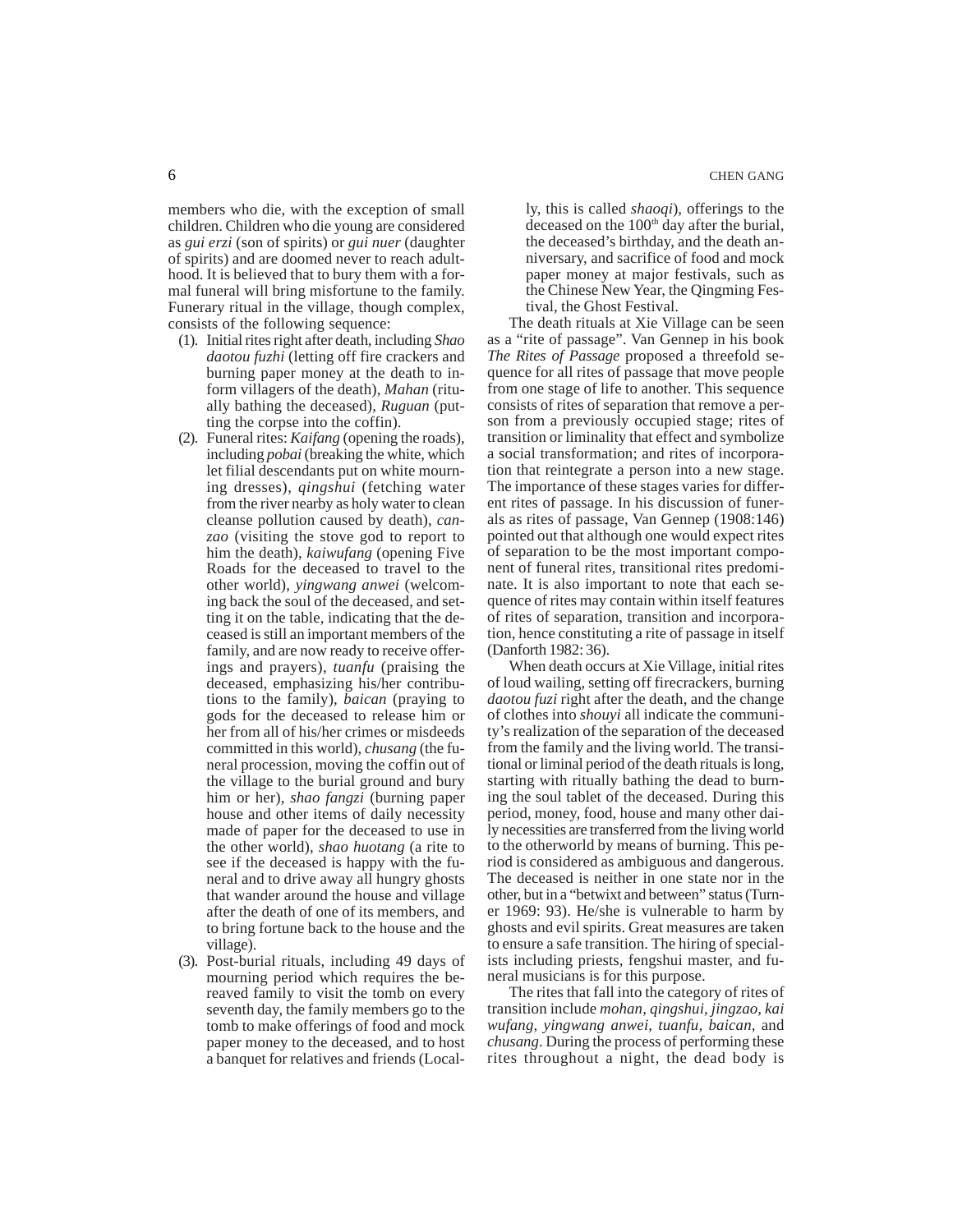washed of dirt and sins from this world so that the deceased will be clean upon entering the otherworld. The soul of deceased is also washed ritually of dirt from the otherworld when being called back home by priests. The soul is first provided a temporary dwelling place in the soul tablet. The dead body is given a bed (the coffin), and later a resting place (the grave) selected specially by a *fengshui* master. All the roads in the five directions are opened up for the soul of the deceased to travel to the otherworld. Bridges are constructed to help the deceased to cross the river that separates this world from the otherworld. Gods and ancestors are informed of the death and are requested to protect the deceased from hungry ghosts or demons who are also offered with food and mock paper money. Older women are invited to pray to help the deceased to have a smooth passage through the ten courts and be reincarnated. The ultimate goal of all the rites is to effect a smooth and successful transition for the deceased from one status to another without hurting the living, or being harmed by ghosts or evil spirits.

The rites of incorporation include burning the soul tablets of the deceased and ancestors together in the courtyard. It integrates the deceased with his/her ancestors in the otherworld. Thus, a new relationship is established between the living and the deceased. As a member of the ancestors, he or she will be offered sacrifice of food, incense, and mock paper money by the descendants regularly.

Van Gennep focuses only on liminal persona such as the bride and groom at the wedding, the candidates at the initiation, and the deceased at the funeral. As a matter of fact, the rites of passage also affect non-liminal persons such as parents, relatives and friends, who undergo certain changes in the process of ritual performance (Turner 1967:7; Yu 1985: 240). The funeral has certain social psychological effects for the relatives left behind. In Xie Village, the rite of *pobai* separates the bereaved family from the community. In the transitional period, their relationship with the deceased and their social status in the community are also changed. They are mourners and should observe a mourning period for 49 days, during which they should not participate in public activities. The celebration on the 49th day after the burial marks the end of the mourning period, reincorporating the family into the community. The family can thus assume its normal life.

Van Gennep's three-stage theory enables us to understand the death rituals in Xie Village and to see that transformation is the dominant feature of the ritual practices. One of the major functions of Chinese death rituals is to transform the discontinuity of biological death into social continuity and to transform the corpse into an ancestor (Thompson 1988: 73). Performance of rites that ensure a safe, fast and complete transformation is the most critical aspect of Chinese death rituals. Chinese death rituals help the deceased to adjust to the new environment and help the living to understand that the deceased has become one of their ancestors (Li 1971: 107). Priests' performance ensures harmony between the living and the dead, and between the dead and deities.

## **Change and Continuity in Mortuary Ritual in Xie Village**

The structure of traditional Chinese mortuary rituals has not undergone fundamental changes for about two thousand years since the Han Dynasty (Lu 1990: 203). In 1998, the death rituals of Xie Village maintained many typical features of traditional Chinese mortuary practices. The nine mortuary rites standardized in late imperial China as summarized by James Watson (1988: 12-15) could be found in the death rituals in Xie Village. They overlapped in these respects: 1) public notification of death by wailing; 2) wearing white clothing to express kin relationship; 3) ritualized bathing of the corpse; 4) transfer of food, money, and goods from the living to the dead; 5) preparation and installation of a soul tablet for the deceased; 6) ritualized use of money and the employment of paid professionals; 7) music to accompany the corpse and settle its spirit; 8) sealing the corpse in an airtight coffin; and 9) expulsion of the coffin from the community.

However, the death rituals in Xie Village have undegone many changes. One obvious structural change, according to the researcher's informants, is the change in the scale of the funerary ritual. Pre-1949 formal mortuary ceremony was longer in time and more elaborate in scale. A full-scale funeral lasted at least three days and nights, whereas today it usually lasts one night and one morning. It used to involve more funeral specialists. There were more professional Daoist priests and Buddhist monks, as well as other specialists and participants.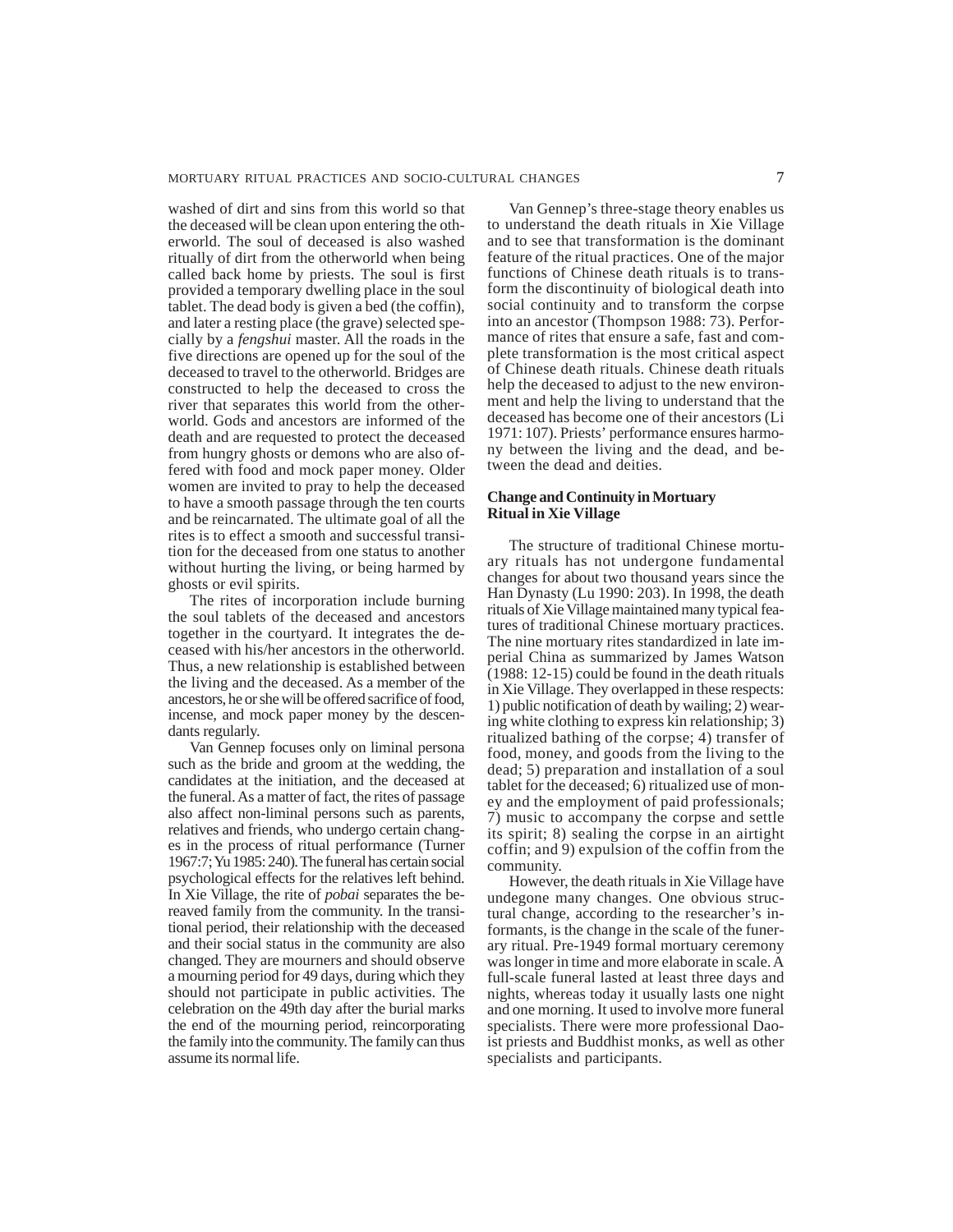Some rites, such as making offerings to gods in the local temples or shrines, are not practiced, because there are now no temples or shrines in this area. They were destroyed in the 1960s. In the past, a funeral parade often went a long distance and would pass other villages or bridges. The parade would stop and make offerings to the local gods that controlled the village or the bridge. Friends or relatives would set up altars to perform roadside offering (*luji*) to pay respect to the deceased. This is no longer the case today. The state government set up boundary lines among villages. The deceased can only be buried within the boundary of their own villages. As a result, these rites are cut off.

Another important change is that in the pre-1949 period, the formal large-scale mortuary ceremony was held only among the elite class. Many common people could only afford *xiao kaifang* that could be performed by one priest. The communist revolution wiped out the whole elite landlord class and distributed their properties equally among the peasants. The rural reform in 1981 increased the average income of each family. So now, if anyone dies in the village, as long as he or she is an adult, the bereaved family will perform *da kaifang*. Mourning clothing has undergone changes. Before 1949, all *xiaozi* had to wear *xiaofu* (mourning dress). A set of *xiaofu* included a white hemp coat, a pair of white hemp pants, a pair of white shoes and a *xiaopa*. *Xiaopa* was actually a piece of white cotton cloth for a participant at a funeral to wear on his/her head. *Xiaopa* worn by a *xiaozi* was longer than those worn by visitors. *Xiaopa* worn by *zheng xiaozi* (sons, daughters-in-law, grandsons, and unmarried daughters) were attached with hemp threads. Today, wearing white coat, pants and shoes is discontinued. But *xiaopa* has survived as one symbol of mourning in the village.

Ritual specialists have gone through changes, too. There are no full-time professional Buddhist or Daoist priests in the village now, since all the temples were destroyed in the village and adjacent areas during the Cultural Revolution that lasted from 1966 to 1976. Therefore, present-day priests never learn any scripts or ritual performances in temples, but from their masters. Priests have families and farm their fields most of the time. When performing rites, priests today even do not wear traditional costumes. Performing funerary rites is a part-time job for them. Making money is the incentive. Priest membership has

become "professionalized" and "commoditized". At one funeral the researcher observed, the priests even stopped performing the last rite until the bereaved family paid the money they asked for. Without the last rite, all the previous rites are performed in vain according to the ideological underpinnings of the local folk religion. In another dimension, the revival of religious specialists is related to supply and demand rules in availability of religious rituals.

## **Ritual and Changing Attitude toward Ancestors**

Another obvious change in the death rituals practiced in Xie Village is the attitude toward ancestors. Ancestor worship in China predates the advent of Buddhism and the rise of religious Daoism by about two thousand years. It is believed that for thousands of years Chinese have worshiped their ancestors and lived "under the ancestors' shadow" (Hsu 1971). Ancestor worship is based on the belief that the soul of the deceased persists and has the power to bring either blessings or evil influence to its descendants. Those who do not make proper sacrifice to their ancestors will be punished by them (He 1995: 80). Most of the researcher's informants, especially young informants in the village do not have this belief now. They believe that their prosperity is at their own hand and is not bestowed by their ancestors. They are not afraid of their ancestors. They do not believe in the existence of the world for the dead. To them, to die is like blowing out a candle. Life is terminated at the death.

In traditional Chinese society, the ritual for worshiping ancestors was often performed by means of making sacrifices to ancestor tablets and to ancestors' graves. Worshiping ancestor tablets was carried out either at home or at the ancestor hall of a lineage (Chen 1967: 172; Li 1984: 8). The domestic ancestor worship provided sacrifice to the household ancestors, while the extra-domestic ancestor worship (worship at an ancestral hall) focused on lineage ancestors (Freedman 1970: 164-165). Sacrifice might consist of daily burning incense, burning candles and mock paper money, and offering food and drink on special occasion (Yang 1961: 39).

In Xie Village, Xie, as one surname group, has a room which used to be the ancestral hall for the group and it is now called *gongfang* (communal room). There is an altar in this room on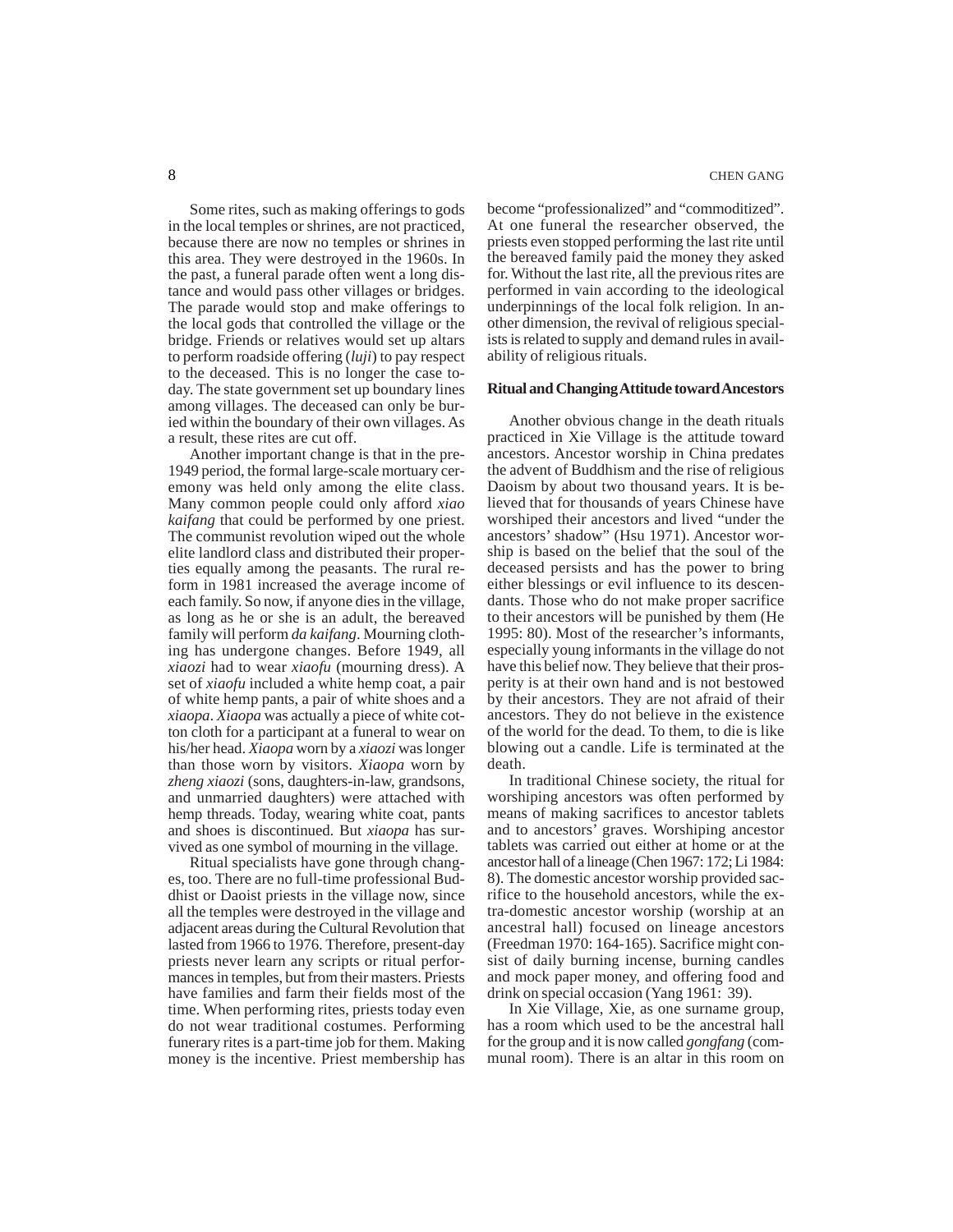which sat one ancestral tablet to a man named Xie Xingtang who died in 1810. He was the earliest ancestor that that the Xies could trace to. Over the altar on the wall, there was a paper scroll with 6 Chinese characters: *tian* (heaven), *di* (earth), *guo* (state), *qing* (kinsmen), *shi* (teacher), and *wei* (place). They represent the family gods of the Xies. According to the researcher's informants, heaven and earth are worshiped as the source of life; the state (or emperor before 1911) is worshiped for its power and the hope that a good emperor or state government would bring peace and prosperity to the people; kinsmen actually refer to the ancestors who are expected to bless their descendants with happiness and fortune; teachers have a place at the altar because education is highly valued as a way to change social status and life.

Even though Xie has an altar for family gods, the room has been used as a storage room for the Xies. Spare furniture, logs, and two empty coffins almost fill the room. The last communal sacrifice to ancestors performed in this room was before 1949, as the researcher's elder informants remembered. Today, only on festival days, such as Chinese New Year or Qingming Festival, some elders of the village might come to burn incense at the altar.

Families of the Xie lineage do not set up individual ancestral altars in their homes. When the villagers want to make sacrifices to their ancestors, they will burn mock paper money at the graves of their ancestors, or at roads close to the village, or in front of the family gods in the communal room. On Chinese New Year's Day, food and drink are offered in addition to paper money and incense at the graves. Sacrifices to ancestors at their graves are now performed by each individual household on certain occasions throughout the year. But before 1949, the Xie lineage held a communal sacrifice to ancestors once a year at Qingming festival. They would prepare a feast and all the males of the Xie lineage would go on a pilgrimage to their ancestor tombs far away.

The researcher asked his informants whether there was any connection between the prosperity or decline of a family and sacrifice to ancestors at graves. The researcher received negative answers. The researcher asked them why they spent money and time making sacrifice to ancestors at graves. The researcher was often told that it was a custom practiced by all families in the village and a way to remember the dead.

Do the villagers worship their ancestors? The researcher's informants used the word *jinian* which coincides with "memorialism" (Freedman 1979: 302) in meaning to explain their behaviors in burning mock paper money and incense to their ancestors. The changes in the death ritual and its related beliefs reflect the changing attitude toward ancestors in the village. What has caused the decline of ancestors' role in the life of their descendants?

In his study of ancestor worship among the Tallensi of Ghana, Fortes (1965) argued that ancestors are significant points of genealogical unification/differentiation that serve to identify segments of the lineage system, while at the same time they also exercise a moral guardianship over their descendants. In his study of Chinese ancestor worship, Yang (1961: 53) pointed out the ancestor worship, operating with elaborate mortuary and sacrificial rites, consolidated and stabilized the Chinese kinship system, which in turn gave life to the ancestor worship in China.

In traditional China, the agnatically constituted lineage stood out as a religious congregation worshiping its common forebears (Freedman 1979: 301-302). Every lineage had its ancestral hall, shrine, or at least the tomb of a focal ancestor at which rites to ancestors were performed. If a lineage had broken down, the worship to its ancestors might have been affected and declined. In his study of ancestor worship and clan organization in a rural village in Taiwan, Chen (1967: 172) found the co-relationship between the decline of ancestor worship and the loss or dying out of the social functions of the clan organization. These functions included serving as an agency for social control, providing psychological security to its individual members, and working as a main group for its members' social activities.

Xie Village used to have a few lineages before 1949. These lineage organizations were dismantled in 1950. Lineage properties were confiscated, taking one lineage, Xie lineage, as an example. Its ancestral hall was turned into a storage room. Its annual communal sacrifice to ancestors ceased. With it, the elders of the Xie lineage lost their authority to organize ceremonies to worship ancestors, and gradually they lost control over the young lineage members.

Family division is another factor that has contributed to the loss of the authority of the elders and ancestors in the village. It is common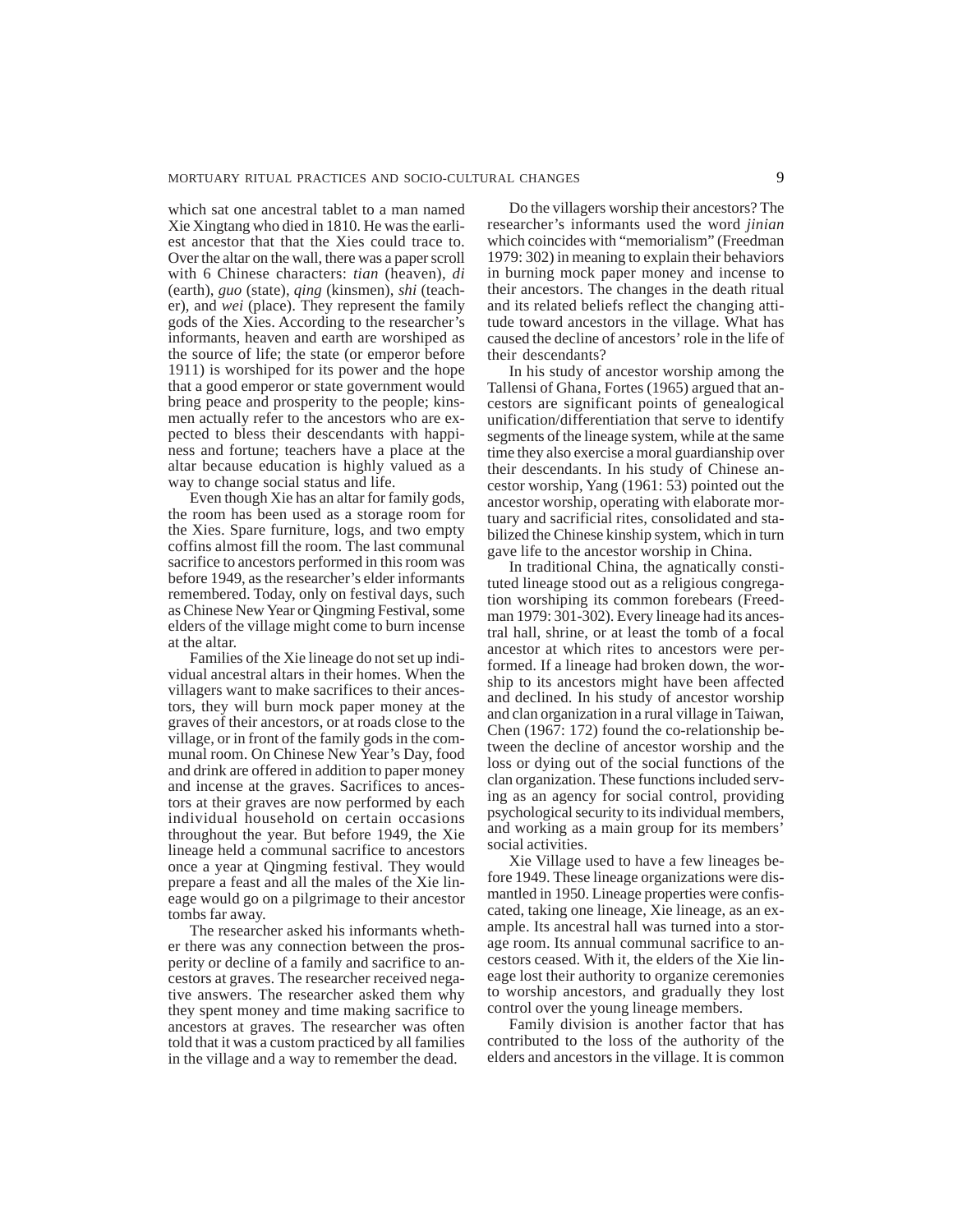that after a son gets married, he will be given a share of the family property to set up his own household. When all the children are married, the parents usually do not have much left. They have to depend on their children for support when they are old. The theory that sees the experience of inheritance and succession as the source of the fear of deceased ascendants might be used here to account for the lack of fear to ancestors in the village. Since descendants do not receive much from the deceased at the time of the death, they do not blame themselves that their desire to inherit properties or authorities has cause the death. So they are not afraid of the retaliation from the deceased.

The Communist ideology with its materialistic basis is another factor leading to the decline of ancestor worship. For decades, the Chinese Communist Party has tried to instill in the minds of peasants that there is no god, no otherworld, and no supernatural beings (including ancestors) through its control of mass media, education, literature and other propagandistic instruments. From 1949 to the late 1970s, ancestor worship and elaborate death rituals were banned by the state government. Through its monopolistic control of the national bureaucracy, legislation, military, and law enforcement, the government had the power to ban the practice of ancestor worship and mortuary ritual. Meanwhile, through its control of the mass media, education, literature, arts and other propagandistic instruments, the government tried to terminate traditional beliefs by labeling them as feudal superstition, and to instill its sanctioned moral tenets upon the rural masses. These have left a noticeable impact on the villagers, especially young villagers. The researcher's young informants regarded the traditional belief in death and the after-life as superstitious. This supports Huang's (1993: 164) argument that Marxist and neo-Marxist's critical theory (or philosophy) is equally applicable to socialist China.

According to Huang, this critical theory claims that in Western bourgeois society, the elite classes maintain cultural hegemony through, aside from their control of the means of production, the dual forms of external political control in the form of state bureaucratic machinery namely the legal system, the police, courts and the military, and internal moral persuasion through education, mass media, literature, arts and beliefs. The themes, tastes, values, ethos,

and even aesthetics of this hegemonic culture have been successfully and unconsciously reproduced by the underclass (Huang 1993: 144). In Chinese case, the revolutionary elite imported Western ideology and values through Marxism, and imposed them onto villagers' daily life through both the external political control and the internal moral persuasion (Huang 1993: 144).

Besides the change in ancestral worship, the death rituals seem to have lost its religious implication among young villagers. All the researcher's young informants (age 18-35) told him that they did not believe in the existence of another world and the afterlife. They did not believe in gods or deities. For them, success in life was at their own hand, depending on their own hard working, not on the *fengshui* of the graves of their ancestors. They did not understand many rites performed by priests at a funeral. They participated in the performance because they were required to do so by their parents. They considered it as a local custom that they had to follow. They accepted death ritual as a way to honor their parents.

The function of ancestral cult has changed for young people in the village though the same symbols, such as mock paper money and incense sticks, are used and the same rites, such as making sacrifice at the gravesite, are performed. But one underlying principle of ancestral cult remains the same, that is, the observance of filial piety to ones parents.

## **Ritual and Changed Women's Role**

Another obvious change associated with the death rituals is the women's roles in the ritual performance. According to my informants, traditionally women could not touch the soul tablet and the *fan* of the deceased. At the two funerals the researcher participated, he noticed that female *xiaozi* (filial descendants) were allowed to carry both the soul tablet and the *fan*. The researcher's informants told him that it was acceptable now in the village. Three factors led to this change.

The first factor is the improved social status of women under the socialist rule. For centuries, Confucian tradition relegated women to an inferior position in Chinese family and society. The Chinese Communist Party (CCP) has strongly advocated the liberation of women and gender equality. After the CCP came to power in China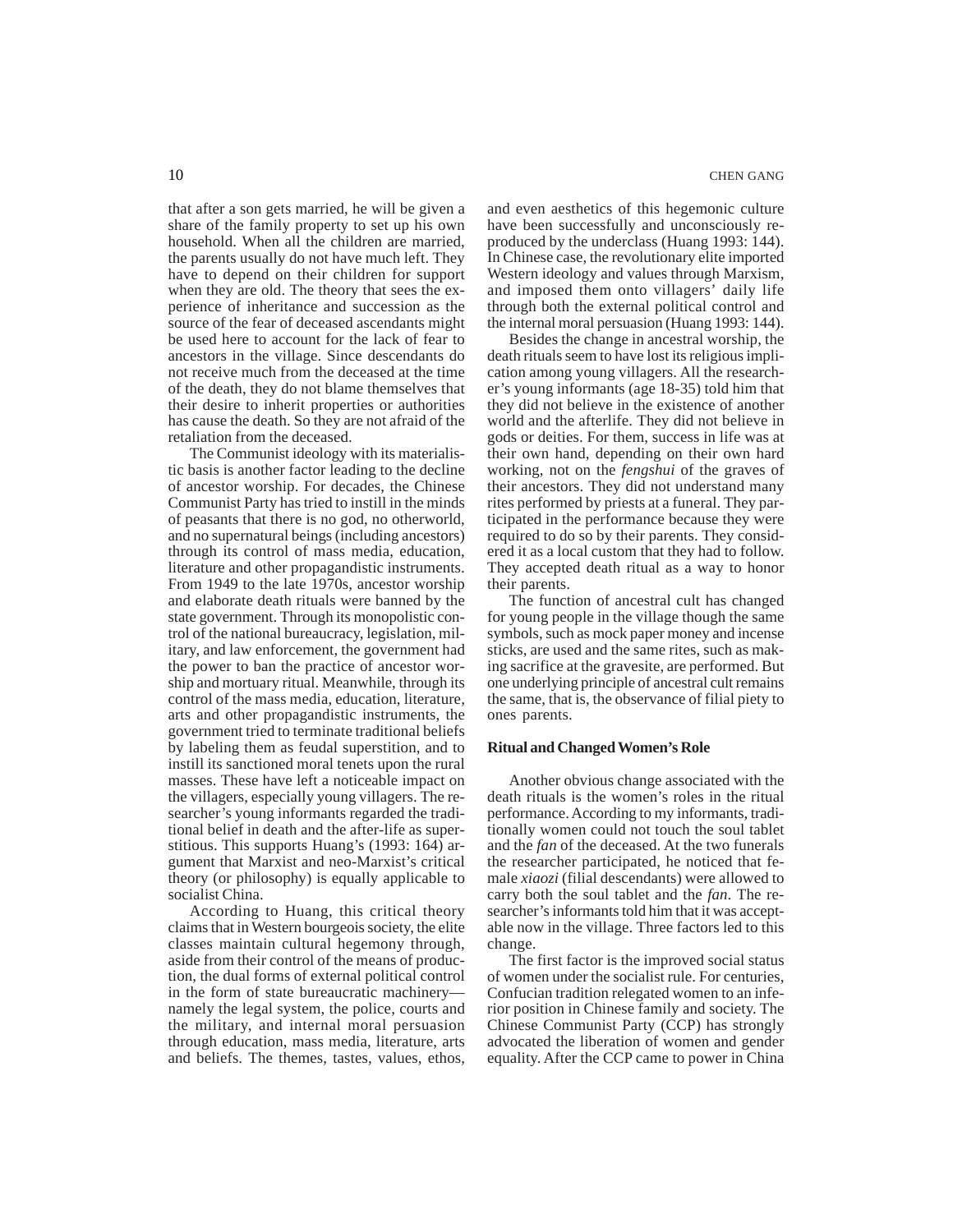in 1949, its government took a series of steps to free women from the oppression of the patriarchal system in Chinese society. Its constitution acknowledges and emphasizes women's equal rights in participating in economic, educational, social and political activities. The two marriage laws (1950, 1980) further protect women's rights in marriage, divorce, family relations and family property ownership, which women were never entitled to in traditional Chinese society. The CCP encouraged women to join labor force and pursued the policy of equal work and equal pay for women and eventually incorporated 90% of adult Chinese women into the labor force (Zuo and Tang 1994: 124).

As the result of the CCP's efforts, the status of women in Chinese society has greatly improved. The most dramatic change has been the relationship between mother-in-law and daughter-in-law. In traditional Chinese society, the mother-in-law used to control the daughter-inlaw and tended to abuse her (Fei 1985: 8-9). Today, the roles have been reversed. The motherin-law, weak and old, is usually in an inferior position in the family. Fei Xiaotong (Fei 1985: 8-9) mentioned that a daughter-in-law beat her mother-in-law in public because of the resentment that the mother-in-law had given a very good dowry to her daughter. The researcher's own informants also told me such kind of stories.

The relationship between husband and wife has also changed. The wife used to be submissive to her husband and was not expected to make significant decisions on family affairs. Today, apart from agricultural production, the wife and husband together make most of decisions on family consumption, children's education, family expenses and other affairs. The father-son axis in traditional Chinese society described is changing toward the husband-wife axis in family life. Cooperation and communication between husband and wife has been increasing.

The second factor is the birth control program imposed by the government. It may ultimately weaken, or even fundamentally change the traditional peasant family (Huang 1998: 9). The program only allows a couple to have one child, regardless of its sex. If a family only has a daughter or two daughters in the case that the husband is the only son in his family, the family line will be terminated since the daughter will eventually gets married and moves to live with her husband. The continuity of the family line, one of the four features of Chinese family and kinship outlined by Francis Hsu (1965: 642-44), is in danger. After the parents die, they and their previous ancestors might be unattended and unfed and become wandering ghosts because they have no descendants under the family surname to offer them sacrifice. The acceptance of women to carry the soul tablet or *fan* at a funeral, a duty traditionally done by males, is a strategy to challenge this threat. Culture adapts to new social circumstance.

The third factor that affects the women's role during the performance of funerary rites is the migration of adult male villagers to cities looking for temporary or long-term jobs. In case of an accidental or sudden death, sons can hardly return home in time. The warm subtropical weather in the village makes it impossible for a bereaved family to preserve the corpse for a long period of time. Women are the only alternative relatives to take over men's traditional positions at a funeral. Women are also in charge of making sacrifices to ancestors in front of their tombs on special occasions such as Chinese New Year's Day, and the Qingming Festival in April.

## **Ritual and Changed Peasant-State Relationship**

The relationship between the state or partystate and the rural masses has undergone tremendous change since the decollectivization in the early 1980s. This change is shown clearly in the very fact that the traditional mortuary ritual has gone through official ban and revival. The nature of the state-society relations in rural China since 1949 has been categorized into six models by social scientists:

- 1. the patron-client model, in which the state, through its agents (local patrons) control the access to all essential goods (Oi 1989);
- 2. the center-periphery model, in which local and regional cadres pursue the interests of their areas against the demands of the state center (Shu 1988);
- 3. the moral political model, in which ideological positions are used by peasants to struggle for power, and to respond to the state policies (Madsen 1984);
- 4. the participation model, in which peasants through active political participation influence the implementation of state's policies (Burns 1988);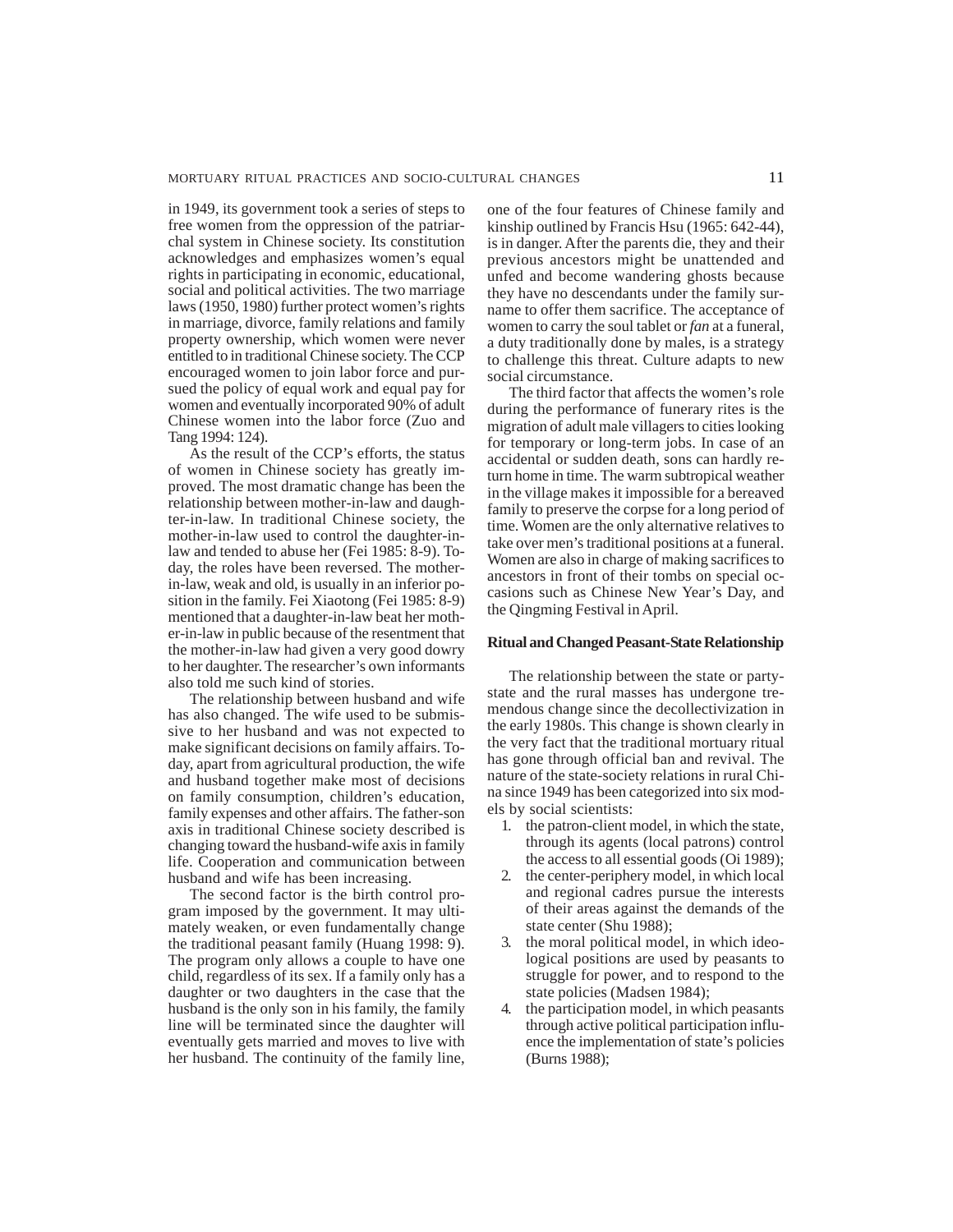5. the single lineage village model, in which a group of patrilineally related men collectively own and manage property and have autonomy from the state (Chan et al. 1984);

6. the state hegemony model, in which the state, through its monopolistic control of the national bureaucracy, law enforcement, education and mass media, is capable of instilling its values and tenets upon the peasants, and placing general but not complete compliance among the peasantry (Huang 1993).

According to the researcher's informants, the performance of traditional death rituals had been banned by the government until the late 1970s. The government regarded it as feudal superstition that would pollute the spirit of the people. The ban was strictly carried out by the government through its local agents, that is, cadres at the production team and brigade levels, and by *minbing* (militiamen) controlled by the cadres. Temples were destroyed or confiscated. Priests were forced to resume secular life. Practitioners were punished. Most families abided by the government policy. A simple funeral without priests' performance of funerary rites was practiced. A few families illegally hired one priest to perform *xiao kaifang* secretly at home. The priest dared not play loud music or read scripts aloud. A bereaved family even dared not make sacrifice of food, mock paper money and incense at the tomb during the day. They did it at night without firecrackers. In the early 1970s, one villager, who was a cadre at the brigade level, held a traditional funeral for his mother. He hired six priests from a neighboring county to perform funerary rites. When the news came out, he lost his job as the cadre and was branded as a bad example of practicing a feudal superstition. He was deprived of the access to political power and economic resources. His social status dropped to the bottom in the village. He was ranked together with landlords, rich peasants, reactionaries, and bad elements. He became an outcast. The state hegemony model proposed by Huang (1993) and the patron-client model proposed by Oi (1989) explain the state-society relationship in those years. Cadres, as local patrons, through their monopoly of resources and law enforcement, successfully controlled the life of their clients (that is, local peasants) according to the government's policies.

The commune system was dismantled and replaced by the household responsibility system in the village in 1982. With it, the local cadres lost their monopoly over many resources. Politically, the state government has completed one political reform in rural China. It has set up *cunmin weiyuanhui* (villagers' committee) and *cunmin daibiao huiyi* (villagers' representative assembly) at the grassroots level. It has started direct free election for director, deputy director and members of the villagers' committee by villagers (O'Brian 1994). The power of the elected cadres in Xie Village is greatly restricted. They have few resources at their disposal since the village has no industry and the land has been contracted to the villagers. During the researcher's stay in the village, local cadres did not sponsor any meetings or distribute any resources. The villagers did not consult local cadres in their production or other activities. They sent cadres to the township government to pursue interests for the villagers, such as getting funds from the government to repair the irrigation system and helping villagers apply for loans to build houses. The patron-client model gave way to the center-periphery model proposed by Vivienne Shu (1988). Local cadres are expected to represent villagers and protect their interests, not vice-versa.

Though traditional death rituals have revived in Xie Village and many young villagers participate in ritual practice, they do not cherish religious beliefs associated with the death rituals. There is no otherworld and no afterlife. Their behaviors can be explained by Huang's model. The state, through its monopoly of education and mass media, has changed the young villagers' worldviews. They have accepted the government point of view that regards traditional mortuary ritual practice as *mixin huodong* (superstitious activity). But the government cannot force them to completely abandon traditional death rituals. They still participate in the ritual performance because they try to follow a local custom and to please their surviving parents.

The young villagers at Xie Village are better educated than their parents. They have experiences of working in cities and have tasted urban life. Politically, they are more active than their parents. As the researcher's young informants told him, they took active part in the free election for *cunzhang* (village director). Their active political participation may influence the implementation of state's policies. The relationship be-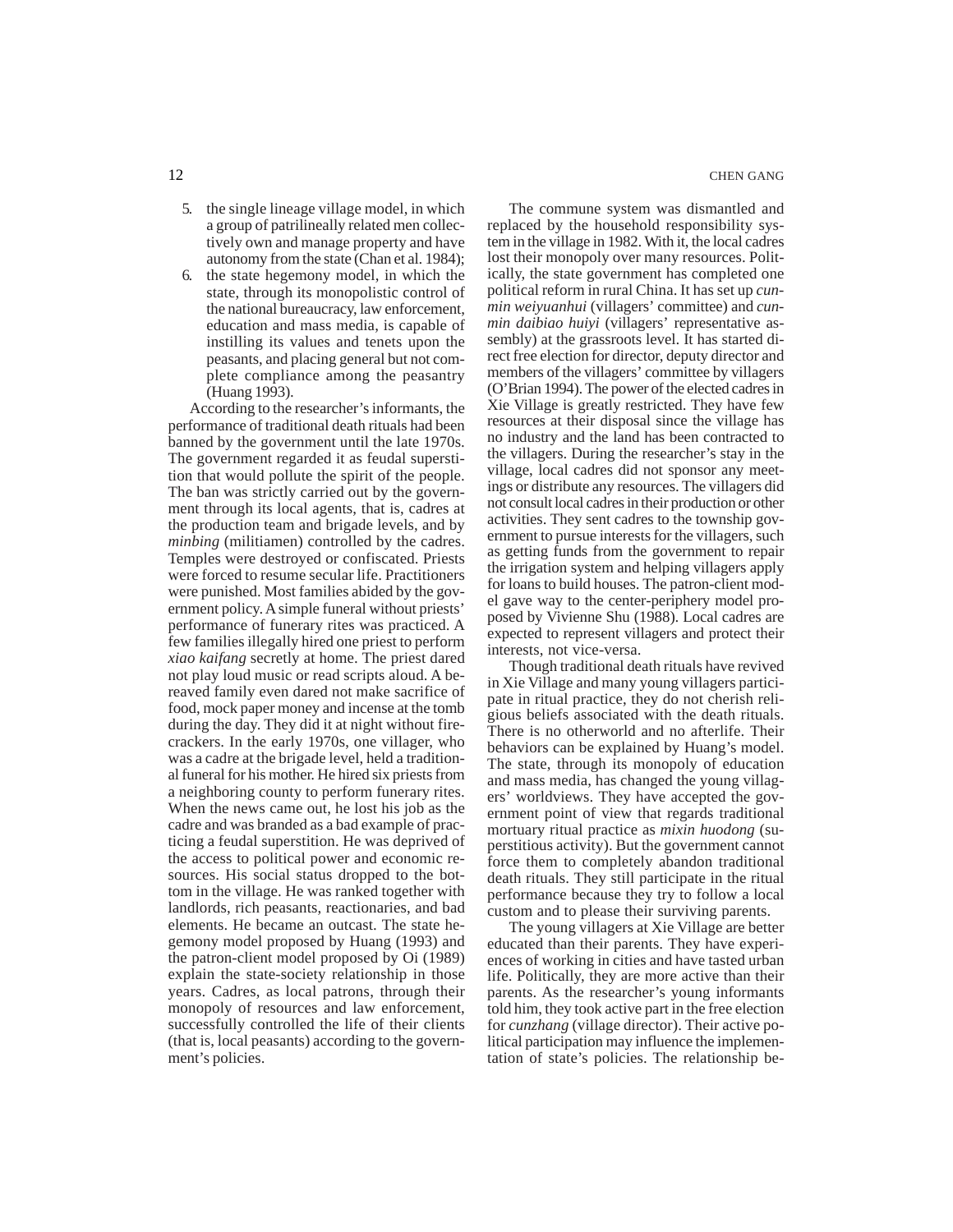tween the young villagers and the state fits the participation model put forward by John Burns (1988).

#### **CONCLUSION**

This paper has analyzed the mortuary rituals in Xie Village in Chongqing and socio-cultural changes reflected in these ritual practices. It has covered some major areas of the village social life associated with a person's mortality, such as the funeral ceremonies, sacrifice to ancestors, the relationship between the living and the dead, the relationship between the peasant community and the party-state, the changed role of women in a family, and the cluster of beliefs in the existence of the world of the dead and the continuity between the living world and the world of the dead. What have we learned about the contemporary sociocultural formation in Xie Village from the changes in its mortuary ritual practices? This study has found that the current sociocultural structure in Xie Village consists of two distinctive components: traditional practices and beliefs, and the newly introduced ideology and values by the party-state and market economy.

With regard to the mortuary practices and death-related beliefs, the traditional part is still predominant. Though the traditional mortuary ritual has been simplified, the basic mortuary structure has survived in spite of the great efforts the party-state has made to eliminate the traditional mortuary practices and beliefs. Very clearly, the Daoist priests' performance of rites to ensure a safe transformation of a dead person into an ancestor, and the performance of the *yin yang* master to secure good *feng shui* demonstrate the importance of traditional cosmology in the village social life.

The other component of the socio-cultural structure as reflected in the mortuary ritual in the village is derived from the culture that the partystate tried to impose on the rural masses and from the latest market economy promoted by the party-state. Through its monopolistic control of the national bureaucracy, legislation, military, and law enforcement, the party-state had the power to ban traditional mortuary practices that had lasted hundreds of years and to introduce new ones, such as memorial meetings and cremations. For about 30 years, the villagers had to comply with the party-state policy and had to modify their traditional sociocultural structure. Elaborate traditional funerals were not practiced during those years. Meanwhile, through its control of the mass media, education, literature, arts and other propagandistic instruments, the party-state tried to terminate traditional beliefs by labelling them as feudal superstition and to instill sanctioned moral tenets upon the rural masses. The rural reform and market economy established in rural China since the late 1970s have turned the mortuary ritual practices into a business with ritual specialists such as priests and *yin yang* master as sellers and a bereaved family as buyer. As a result, the traditional mortuary ritual has undergone many changes. Young villagers now do not cherish those traditional beliefs anymore. They are only concerned if the rituals are properly and timely performed.

The traditional mortuary ritual practices will continue to play an important role in the social life of Chinese rural communities, but will be more and more formalized and ritualized as Chinese rural communities move toward modernization. The facts that the contemporary mortuary rituals have been greatly simplified and the separation of beliefs and practices among young villagers with better education clearly indicate this tendency in the development of the mortuary practices in Xie Village.

#### **RECOMMENDATIONS**

This study was conducted in a village in Chongqing in China. When doing anthropological study of Chinese society, the researcher have to keep in mind that China is a huge country with vast regional cultural diversities and yet Han Chinese, the dominant ethnic group in China, have identified themselves as Chinese for thousands of years. This feature of unity and diversity in Chinese culture has caused lots of debates in anthropology of China or China studies. In the study of mortuary ritual, James Watson's theory of orthopraxy and standardization of rituals in Chinese culture was challenged by Donald S. Sutton who pointed out that some reported orthopraxy standardization was illusory, resulting from defensive, subversive, or self-deceiving writings of local elites, and argued that what was crucial to the preservation or elaboration of a particular ritual segment of mourning was not official or elite pressure or the desire to be orthopraxy, but emotional obligations on the part of ritual participants, as well as a variety of local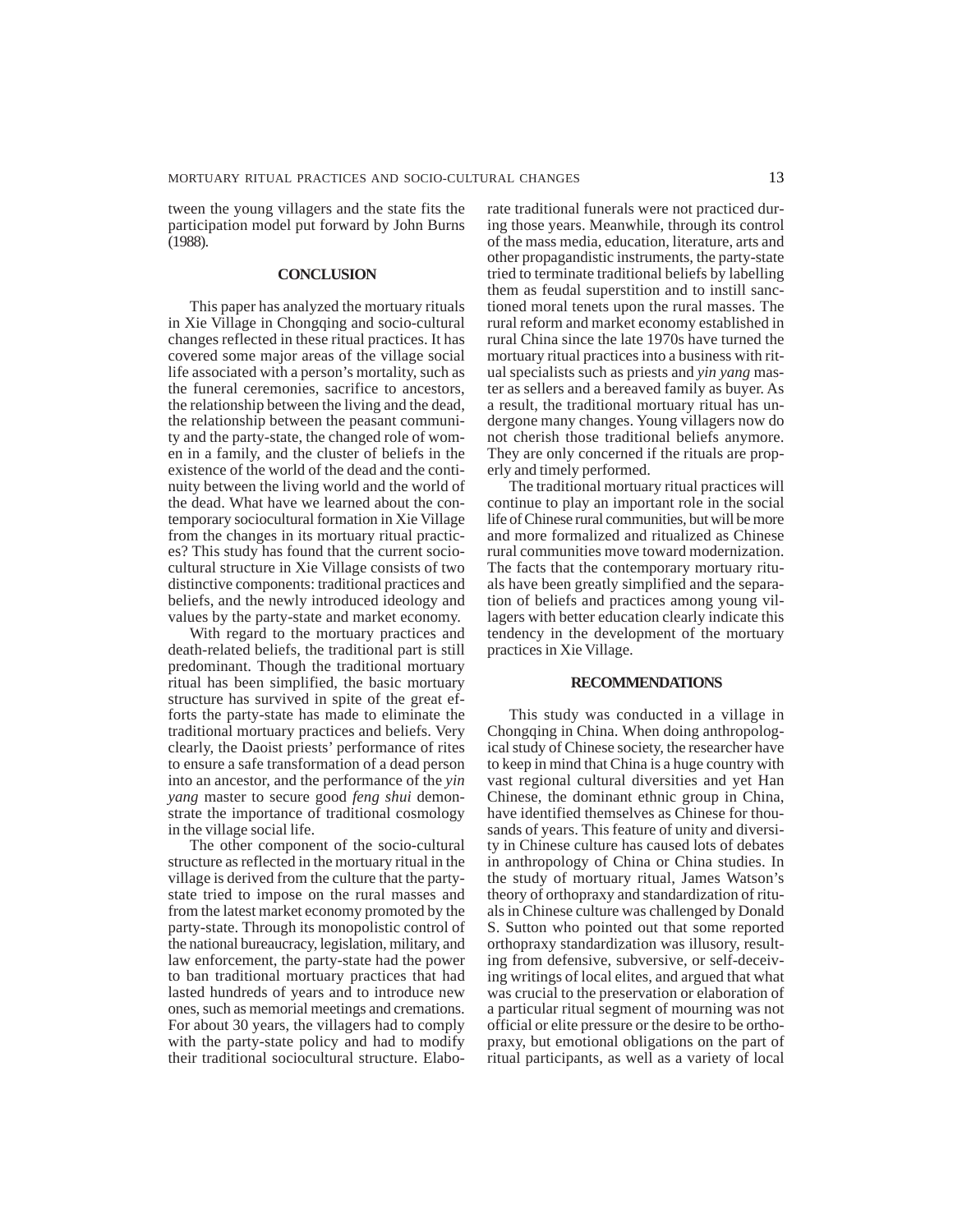micro-political requirements. The researcher's findings at Xie Village in Chongqing show that regional variations do exist and even various priest groups in the neighborhood regions conduct funeral rituals differently, but the elementary structure of funeral stays the same. Reputation of the priests is established by audience's evaluation of their correct and attractive performance of rituals. This supports Watson's theory. Orthopraxy is more important than orthodoxy in contemporary Chinese mortuary ritual. However, the researcher also found out that young villagers today participate in mortuary ritual practices simply due to emotional obligations and a way to show economic and political powers of their family. This supports the second part of Sutton's argument. Therefore, the researcher recommends that researchers of China studies should be cautious when applying their findings in one region to other parts of the country, and should compare their findings with others' findings, especially those of native researchers or recorded in historical books and local gazetteers.

#### **REFERENCES**

- Anagnost AS 1994. The politics of ritual displacement. In: Charles F Keyes, Laurel Kendall, Helen Hardacre (Eds.): *Asian Visions of Authority: Religion and the Modern States of East and Southeast Asia*. Honolulu: University of Hawaii Press, pp. 221-254.
- Baker HDR 1979. *Chinese Family and Kinship*. New York: Columbia University Press.
- Burns JP 1988. *Political Participation in Rural China*. Berkeley and Los Angeles: University of California Press.
- Chan A, Madsen R, Unger J 1984. *Chen Village: The Recent History of a Peasant Community in Mao's China*. Berkeley and Los Angeles, California: University of California Press.
- Chen CM 1967. Ancestor worship and clan organization in a rural village of Taiwan. *Bulletin of the Institute of Ethnology Academia Sinica,* 23: 167-193.
- Danforth LM 1982. *The Death Rituals of Rural Greece*. Princeton: Princeton University Press.
- Dey I 1993. *Qualitative Data Analysis: A User-friendly Guide for Social Scientists.* London and New York: Routdledge.
- Ebrey PB 1991. *Confucianism and Family Rituals in Imperial China: A Social History of Writing about Rites*. Princeton, New Jersey: Princeton University Press.
- Fei XT 1985. The caring of the old in families undergoing structural changes. In: Qiao Jian (Ed.): *Proceedings of the Conference on Modernization and Chinese Culture*. Hong Kong: Colleges of Social Sciences and Institutes of Asian-Pacific Studies of the Chinese University of Hong Kong, pp. 3-12.
- Fortes M 1965. Some reflections on ancestor worship in Africa. In: M Fortes, G Dieterlen (Eds.): *African Systems of Thought*. London: Oxford University Press, pp. 123-143. Freedman M 1970. Ritual aspects of Chinese kinship
- and marriage. In: Maurice Freedman (Ed.): *Family and Kinship in Chinese Society*. Stanford: Stanford University Press, pp. 163-187.
- Freedman M 1979. Ancestor worship: Two faces of the Chinese case. In: G William Skinner (Ed.): *The Study of Chinese Society: Essays by Maurice Freedman*. Stanford: Stanford University Press, pp. 296-312.
- Gennep Aronld van 1960. *The Rites of Passage* (Translated by Monika Vizedom and Gabrielle Caffee). Chicago: University of Chicago Press.
- He B 1995. *The Funerary Culture of the Hans in Jiangsu and Zejiang Provinces*. Beijing: Minzu University of China Press.
- Hsu Francis LK 1971. *Under the Ancestors' Shadow: Chinese Culture and Personality*. London: Routledge and Kegan Paul Ltd.
- Hsu FLK 1965. The effect of dominant kinship relationships on kin and non-kin behavior: A hypothesis. *American Anthropologist*, 67: 638-661.
- Hu Shi 1919. Wo tui Sangli ti Gaige (My Reform on Mortuary Ritual). *Xin Qingnien*, 6(6): 568-577.
- Huang SM 1993. The state-society relationship as seen in changing marital practices in Fengjia, Shangdong. *The Bulletin of the Department of Archaeology and Anthropology, National Taiwan University*, 49: 12- 169.
- Huang SM 1998. *The Spiral Road: Change in a Chinese Village Through the Eyes of a Communist Party Leader.* Boulder: Westview Press.
- Huntington R, Metcalf P 1991. *Celebrations of Death: the Anthropology of Mortuary Ritual*. Cambridge, England: Cambridge University Press.
- Li YY 1971. Life rituals. In: Wang Yuwu (Ed.): *Yun Wu Dictionary of Social Sciences.* Volume10. Taipei: Taiwan Shangwu Yinshuguan, pp.107-108.
- Li YY 1984. Changes of Chinese families in modern times: An anthropological study. *Bulletin of the Institute of Ethnology Academia Sinica*, 54: 7-23.
- Li YY 1985. Traditional rituals in the process of modernization. In: Li Yih-yuan, Yang Guoshu, Wen Chongyi (Eds.): *Collections of Papers on Modernization and Sinicization.* Taipei: Guiguan Books Ltd., pp.73-91.
- Liu LM 1993. *Lineage Hall, Ancestor Tablet, Genealogy: Traditional Chinese Consanguine Customs.* Chengdu: Sichuan People's Publishing House.
- Lu LZ 1990. *Heaven, People, Society: A Study of Traditional Chinese Cosmology*. Taiwan: Institute of
- Ethnology, Academia Sinica. Madsen R 1984. *Morality and Power in a Chinese Village*. Berkeley and Los Angeles: University of Cali-
- fornia Press. Meng Z 1919. Origin of all evils. *Xin Chao*, 1(1):124- 128.
- Oi CJ 1989. *State and Peasant in Contemporary China: The Political Economy of Village Government*. Berkeley: University of California Press.
- O'Brian JK 1994. Implementing political reform in China's villages. *The Australian Journal of Chinese Affairs*, 32: 33-60.
- Rawski ES 1988. A historian's approach to Chinese death ritual. In: James L Watson, Evelyn S Rawski (Eds.): *Death Ritual in Late Imperial and Modern China*. Berkeley: University of California Press, pp.20-36.